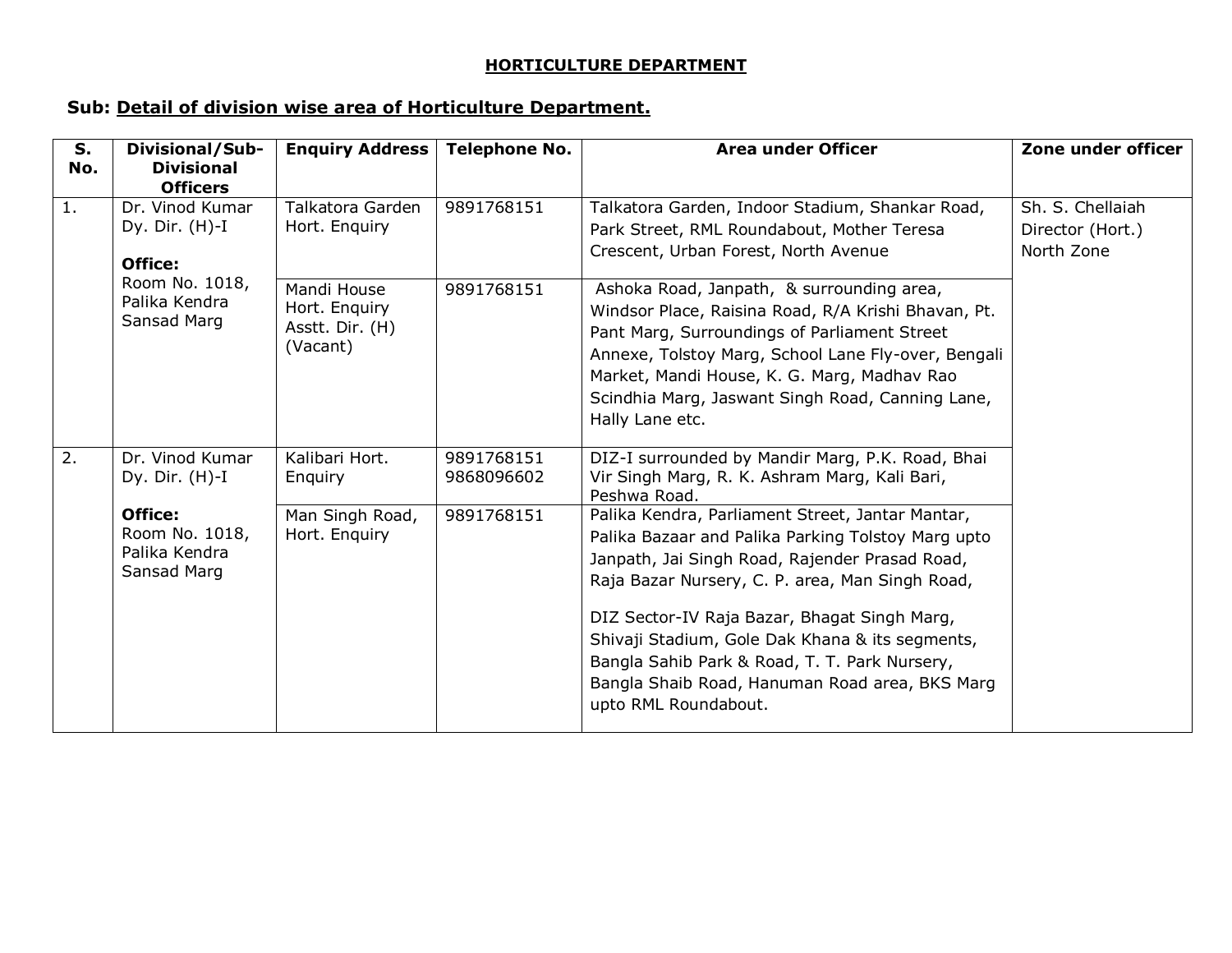| $\overline{2}$ . | Sh. Neeraj Kant<br>Dy. Dir. (H)-II<br>Office:<br>Room No. 1019,<br>Palika Kendra<br>Sansad Marg<br>Sh. Vineet Kumar<br>Sharma<br>Asstt. Dir. (H) | Purana Quila<br>Road Nursery        | 9871854254<br>9868096602 | Purana Quila Road Nursery, School of Gardening,<br>Tilak Marg Colony Parks (Tilak Lane), Bhagwan<br>Dass Road, Tilak Marg, Area around Supreme Court,<br>Copernicus Marg, Sikandra Road and Metro Flyover<br>verticals, Sangli Mess Area, Purna Quila Road.<br>Children Park, Triangular Plot at C-Hexagon,<br>Sunehari Masjid roundabout, Maulana Azad Road<br>including R/A of Janpath Road & Maulana Azad<br>Road, R/A of Vice President House & its segments,<br>Man Singh Road, Akbar Road (India Gate to York<br>Place R/about), Janpath Road (York Place R/about<br>to Maulana Azad Road). |                                                |
|------------------|--------------------------------------------------------------------------------------------------------------------------------------------------|-------------------------------------|--------------------------|---------------------------------------------------------------------------------------------------------------------------------------------------------------------------------------------------------------------------------------------------------------------------------------------------------------------------------------------------------------------------------------------------------------------------------------------------------------------------------------------------------------------------------------------------------------------------------------------------|------------------------------------------------|
|                  |                                                                                                                                                  | Hort. Enquiry<br>Pandara Road       | 9871854254<br>9268685700 | Humayun Road, Pandara Park, Pandara Road,<br>Surrounding area Delhi High Court, Bapa Nagar,<br>Kaka Nagar including All CPWD colony Parks, Dr.<br>Zakir Hussain Road, S. B. Marg, Shahjahan Road,<br>Sher Shah Suri Road, Shahjahan Road Colony<br>Parks.                                                                                                                                                                                                                                                                                                                                         |                                                |
|                  | Sh. Nusrat Jamil<br>A.E. (Civil)-Hort.                                                                                                           | Purana Quila<br>Road Nursery        | 9899671171<br>7290067059 | All Horticulture Civil Work                                                                                                                                                                                                                                                                                                                                                                                                                                                                                                                                                                       |                                                |
| 3.               | Sh. Jitender Singh<br>Dy. Dir. (H)-III<br>Office:<br>Room No. 1307,<br>Palika Kendra<br>Sansad Marg<br>Asstt.Dir.(Hort.)<br>(Vacant)             | Madarasa Nursery<br>Safdarjung Road | 9868415795               | Lutyens Zone surrounded by Moti Lal Nehru Marg,<br>Moti Lal Nehru Place, Prithivi Raj Road, Safdarjung<br>Road including Safdarjung Madarsa Nursery & Green<br>belt.<br>South Block, including Krishna Menon Marg, R/A at<br>PS Tughlak Road, Mathew Circus, Sena Bhavan,<br>Akbar Road upto Janpath, Claridges Hotel, Rajesh<br>Pilot Marg, Abdul Kalam Road.<br>Tees January Marg, Kamal Attaturk Marg, Kautilya<br>Marg, Teen Murti Roundabout, South Avenue,<br>Dalhousie Road, Rajaji Marg, Kushak Nallah, PMO &<br>RCR Complex.                                                             | Sh. Rais Ali<br>Director (Hort.)<br>South Zone |